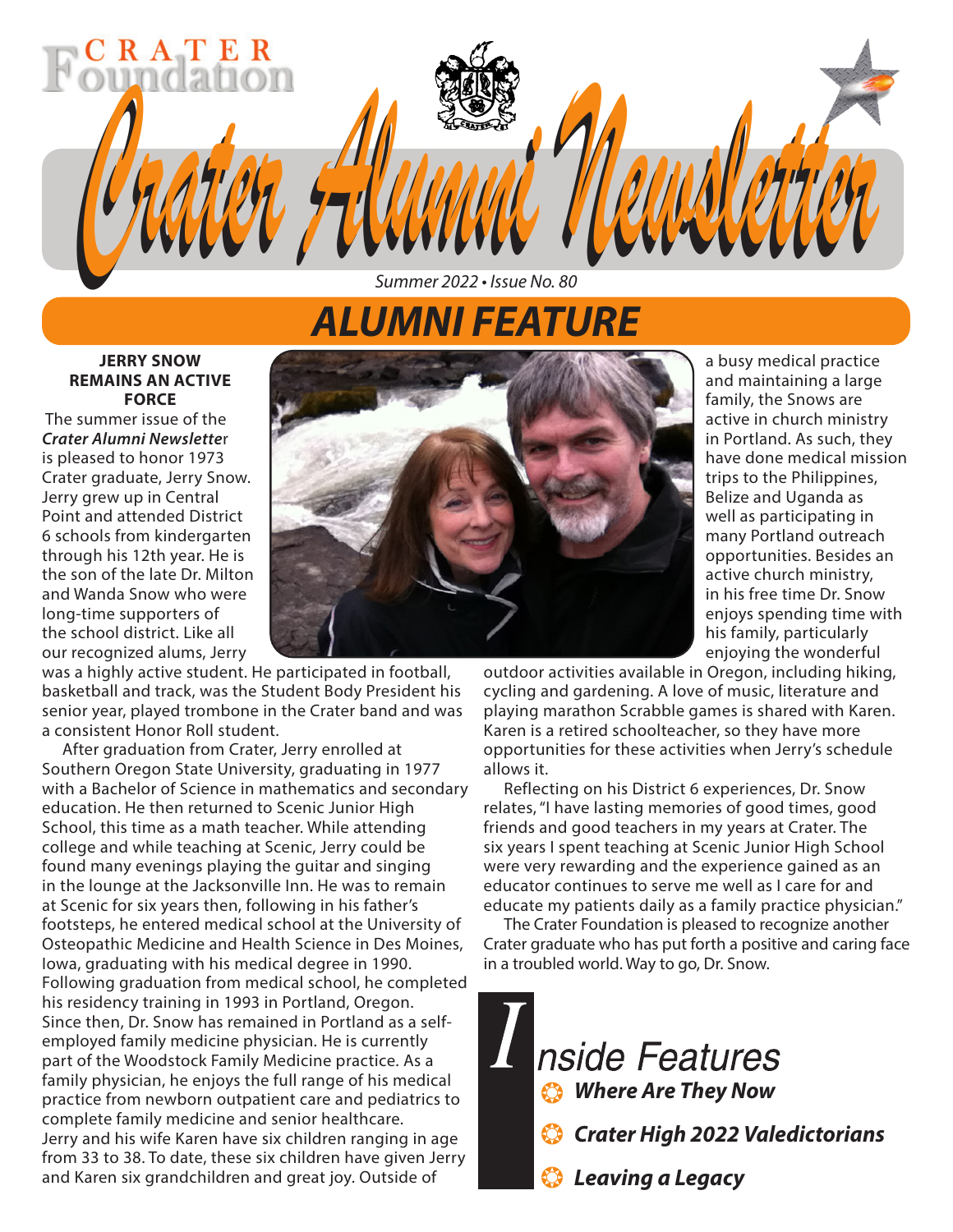

#### 1952 – 59

**LOLA CAMPBELL NELSON (56)** – lives in La Pine, Oregon with her husband, Cliff. They have three grown children, four grandchildren and four great grand-children. Retired Lola enjoys making quits for all her kids, grandkids and great grandkids.

**DOUG DAVIS (59)** – after many years living in Gresham, Oregon, they are now living in Arkansas. They moved to be closer to their five kids who live in Arkansas, Tennessee and Georgia. Doug is still active with the class of 1959 and hope to have their 65th anniversary reunion in 2024 in Central Point. He and Barbara (class of 61) have been married for 60 years. They have fond memories of Crater and all their friendships they still maintain.

#### 1960 – 69

**GREGORY BROTHERS (63)** – lives in Medford with his wife, Jackie. He has a grown daughter, Sonia. After graduation Greg did a tour in the Air Force and after his discharge he went to electrician school. With that certification he worked in a mill for twelve years then turned to the building trades, installing cabinets and fabricating and installing counter tops, showers etc. As he began reaching retirement he drove school bus and worked at the Rogue Valley Manor as a driver for seven years. Now retired they like to travel, camp and tour around. Their hobbies are working with clay and woodworking.

**LESLIE WAKEMAN FOUST (67)** – lives in Eagle Point with her husband, Bill. Retired now, they adopted two girls through the State Foster Parents program. They are Violet, 17 a junior and Susan, 15 a freshman at Eagle Point High School. Leslie and Bill attend Community Bible Church in Central Point and have for the past thirty two years.

**CHARLES MEYER (69)** – lives in Grants Pass with his wife and seven year old grandchild. Charles graduated from college with a Doctor of Veterinary medicine in 1982 and has been a practicing general veterinarian for the past 40 years, living in Grants Pass. He and his wife are currently raising a seven year old grandchild that they adopted at birth. Charles is a past president of the Oregon Veterinary Medical Association and currently a delegate from Oregon to the American Veterinary Medical Association. He has been active in many community activities and has participated in too many hobbies to list.

#### 1970 – 79

**LLOYD DUMAN (75)** – lives in Hayden, Idaho with his wife, the former Jamie Croucher ('77). They have three grown children, Christina, Steve and Nic and three grandkids. In 1993 Lloyd became Division Chair English and Humanities/Resilience-thinking Leadership Consultant at North Idaho College/LPD Enterprises in Coeur d' Alene, Idaho and in 2020 he became Associate Dean of Instruction at North Idaho College where he is today. **JOHN BURNS (75)** – lives in Shady Cove, Oregon. John worked for the Shady Cove Fire Department for many years before retiring. During those years he spent time as a fishing guide on the Rogue River. Currently John has two businesses, Burns Inflatable Jet Boats LLC and Burns Diversified LLC. He has two grown children, Haley and Brian.

**RON HURD (77)** - lives in Medford with his wife, the former Carrie Wagner ('79). They have two grown children Jamie and Ryan and four grandchildren. They are the owners and operators of Deli Delight in Medford. In their free time they love to travel and camp and Ron loves to continue riding off road motor bikes.

#### 1980 – 89

**GINNY GROVER (86)** – lives in Rogue River, Oregon and is recently retired after 32 years in education. She has been teaching Health, Physical Education, Child Development and various other assignments at Hidden Valley High School in Murphy, Oregon since 1995. Ginny previously taught in the Beaverton School District in Oregon and at Glendale High School in Glendale, Oregon. She tells us that she loved her career, but it is time to move on to the next chapter in her life. **KELLEY WERTZ MANKINS (86)** – lives in Medford with her husband of 30 years, Ronnie. They have one son and two grandchildren. Kelley

worked for Sterling Business Forms for 20 years as the Customer Service Manager. In 2015 she took a job as an Account Manager for Yellow Corporation. In their spare time, they enjoy car shows, racing and time with friends and family.

#### 1990 – 99

**TIM RAY (90)** – lives in West Salem, Oregon with his two kids, Tyler (19) and Kendall (16). Tyler is a technician for a Toyota Dealership and Kendall is a junior at West Salem High School. Tim is currently the Dean of Agriculture Science and Technology at Chemeketa Community College in Salem, Oregon. Tim is the President of Dallas Rotary Club and the chairman of Polk County Fair Board. In his free time he enjoys playing golf, hiking, spending time at the beach and working around the house on projects.

**JESSICA PATTERSON (94)** - lives in Brownsville, Oregon where she has lived for the past 13 years. She has four children, Mercedes 23, Oliviya 16, Khaidyn 10 and Kamdyn 8. Jessica attended Oregon State University where she earned a Master of Science in Teaching degree in 2004. Jessica currently works at Central Linn High School where she teaches Ag woodshop, Ag Mechanics and Ag welding. She is also the Dean of Students at Central Linn. Her hobbies include time with her children and their activities and she loves to hang out with family and friends, cook, BBQ and camp.

**RYAN CARPENTER (95)** – lives in with his wife, Laura on the Walker-Carpenter Ranch outside of Owyee, Nevada. Ryan is an Agricultural Educator who also spends long hours in the saddle helping family and friends with their cattle on the Duck Valley Indian Reservation. In addition to operating a cattle ranch, he is also the agriculture education instructor and FFA advisor at Owyhee High School in Owyhee, Nev. Living in such a remote area has allowed Ryan plenty of extra time to pick up a hobby. Through college, he learned to make leather products so it was natural for him to progress to making saddles. Ryan's saddle making skills improved through an apprenticeship with Andy Stevens, and his work has been influenced by SpiderTeller, Douglas Krause, Bob Park and many others. His saddles have become more and more sought after with each one he completes.

**JILL SALMON MORSE (98)** - Currently Jill and husband Ezra and their two children, Zoe, 15, and Griffin, 12, live in Qualicum Beach, British Columbia, Canada. She works as an Administrative Assistant for East Island Web, Inc. (family technology business) and is a volunteer coach.

#### 2000 – 09

**JOHNIE VAN RIPER FERRO (01)** - lives in Salem, Oregon with her husband, Eric and their two children. Cage and Rylee. Johnie received both her Bachelors of Science in General Agriculture and her Masters of Science in Agriculture Education from Oregon State University. She completed her administrative license at Portland State University. She began her teaching career at Mt. Angel High School teaching Agriculture Science and Technology. In 2001 she moved to Silverton High School as the Advisory Group Coordinator and Activities Director. She then became the Assistant Principal at McKay High School in Salem, Oregon. In 2007 she became Assistant Principal at Silverton High School. In 2021, Johnie was named Principal of Willamette Career Academy in Salem. **ALLISON MEADOWS (07)** - Allison lives in Sherwood, Oregon with her partner. She earned a degree in Agriculture Science from Oregon State University in 2011. Her first job was an agriculture teacher at La Grande High School. She then moved to Sherwood High school where she continues to teach Agriculture courses including: Introduction to Agriculture, Animal Science, Veterinary Science, Wildlife & Forestry, Plant & Greenhouse Management and Advanced Horticulture. She also manages the high school Welding facility and teaches courses including: Welding 1, Welding 2, Metal Fabrication and Small Engines. In addition, Allison is the advisor for the chapter of the FFA.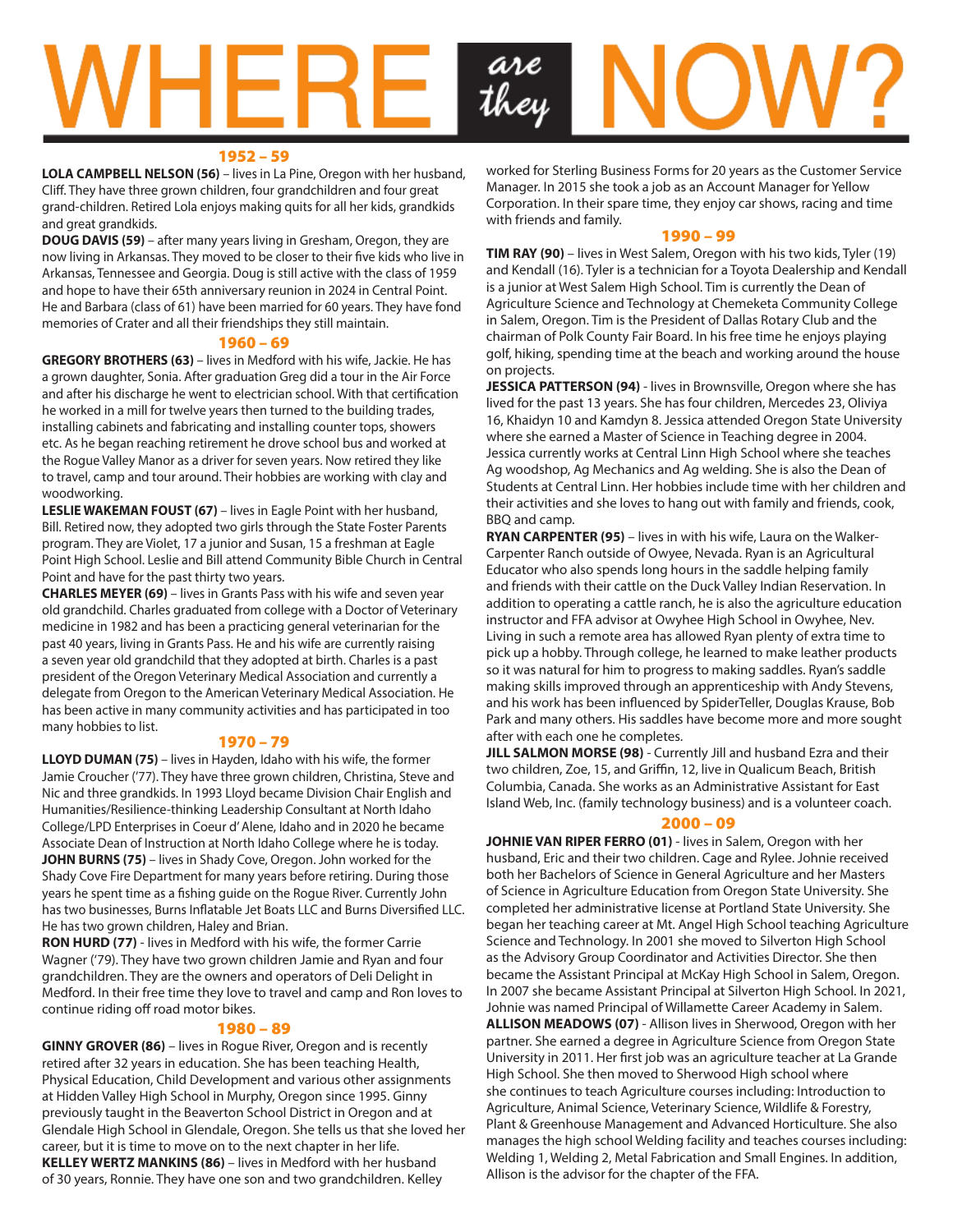

**The Crater Foundation Newsletter** is proud to introduce you to the 2022 Crater High School Valedictorians. We appreciate their accomplishments and look forward to seeing their dreams becoming reality. **Left to right in the pictures:** 

The Crater Renaissance Academy is represented by Valedictorian **Grace McGuire. Grace** is the daughter of Melissa



McGuire, Michael McGuire and Heidi Wills. Grace carries a 4.16 weighted GPA and she will enroll this fall at the University of Oregon Clark Honors College. She will be pursuing a degree in Visual Arts and Design.

The School of Business, Innovation & Sciences is represented by Co-Valedictorians **Hannah Mathews and Malia Rozett**. Hannah is the daughter of Bryan and Amanda Mathews. Hannah has a 4.08 weighted GPA. program. **LEAVING A LEGACY** She plans to attend Grand Canyon University where she will be pursuing a degree in Finance. Malia is the daughter of Leah DeMambro and Rocky Rozett. She carries a 4.08 GPA and will be attending George Fox University where she will be pursuing a degree in Marketing with a minor is Spanish.

The Crater Academy of Health & Public Service is represented by Co-Valedic-

torians **Amara Stromberg and Mia Tewes.** Amara is the daughter of Brian and Melinda Stromberg. She carries a weighted 4.17 GPA and will enroll at either Emory, Santa Clara or Lewis and Clark. Her plans are pursue a degree in Neuroscience. Mia is the daughter of Morgan and Nathan Tewes. She carries a weighted 4.17 GPA and will enroll at Clark University. She is pursuing a major in the Pre-Med



**Crater Foundation** supporters share the belief that **in** The Midw we can make. Thanks to generous donors since 2000 every graduating senior who requests a investing in our kids is one of the best investments we can make. meeting in ear hearted one or the addening since the diminish.<br>Thanks to generous donors since 2000 every graduating senior who requests a scholarship receives one.  $\blacksquare$ 

A planned gift provides an opportunity to incorpo-  $\vert$  in league play rate your charitable intentions within your overall estate plan. A  $\blacksquare$  **SOFTBALL** -Th charitable bequest is also known as a gift from your will or trust and is an easy way for you to support our mission and make a  $\frac{1}{10}$  to an end when lasting statement about what matters most to you. The Legacy Society honors donors who include the Crater Foundation in their  $\Big|\biguplus_{\text{mod I}}^{\text{BOYS1}}$ estate plans. The most of a very specific and customized scholarship program. Large or small the most of most or small the most of  $\frac{1}{2}$  and the

We are so honored to have Flannery/Schultz Family,  $\parallel$  the 800 meter David Clair, and the Cook Family Trust as founding members of If you are interested in making a last in term in a student's life though legacy Society.<br>Tostenson in a student's life though legacy planning planning planning planning planning planning planning pla

Bequests to the Crater Foundation can be unre- $\left| \begin{array}{c} \text{oscall} \\ \text{800 meter} \end{array} \right|$ stricted in support of the overall mission of the Foundation or  $\vert$  2nd in the 3000 for a very specific and customized scholarship program. Large or small the most meaningful gifts come from people like you who deeply care about students and want to help dreams become reality.

If you are interested in making a lasting difference in a student's life though legacy planning please contact the office at 541-494-6308. We want to work with you to ensure we are clear about your charitable intent to maximize your goals. In addition, we would like to learn more about you so that we can share your donor story.

SPRING SPORTS SUMMARY

### 5A-3 Midwestern League

*The Midwestern League now consists of Ashland, Churchill, Crater, Eagle Point, North Bend, North Eugene, South Eugene, Springfield, Thurston and Willamette*

BASEBALL – Crater ended the regular season with a 9 - 16 record and 7 - 9 in league play. They failed to qualify for the state playoffs.

SOFTBALL –The Crater girls softball team finished the regular season with a 21 – 6 record and 15 – 1 as league champions. They hosted a first round state playoff game against Silverton and unfortunately their season came to an end when they were defeated 7 - 5. The Comet girls season record was 22 – 7.

BOYS TRACK – were District Champions in the District Track and Field meet. They had five first place winners; Tyrone Gorze in the 1500 meter run and the 3000 meter run, Carson Le Bel in the pole vault, Jeffrey Hellman in the 800 meter run and Gabriel Williams in the shot put. They ended their season finishing 2nd at the State Track & Field meet. Placing 1st in the State Meet were junior Tyrone Gorze in the 3000 meter run, freshman Josiah Tostenson in the 1500 meter run and sophomore Jeffrey Hellman in the 800 meter run. Gorze was also 2nd in the 1500 meter run, Tostenson was 2nd in the 3000 meter run, Caleb Doddington was 3rd in the 800 meter run and Scot Price was 2nd in the triple jump.

GIRLS TRACK - the Crater girls placed 3rd in the District Track and Field meet. They had two first place winners; Lindsay Siebert in the 800 meter run and Clara Bennett in the high jump. At the State Track &

Field meet the Lady Comets finished 9th with Clara Bennett winning the high jump and Lindsay Siebert placing 2nd in the 1500 meter run and 3rd in the 800 meter run.

GIRLS GOLF - The girls golf team were District Champions and placed eighth in the State golf tourney. They were led by sophomore, Mia Brewer. **BOYS GOLF** – The boys' golf team were District Champions and placed 2nd at the State Tournament. They were led by junior, Marcus Idiart and senior, Ben Idiart.